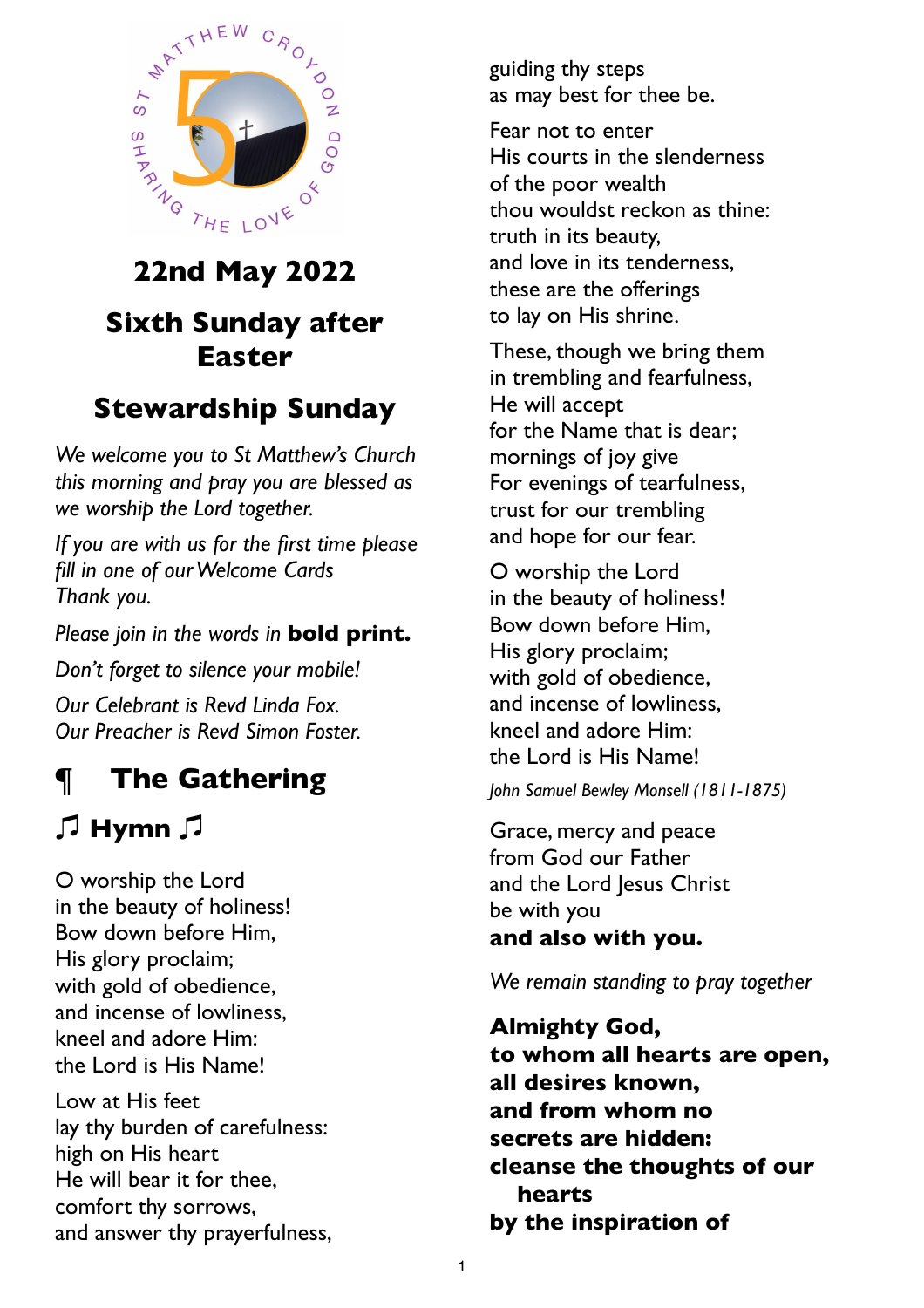**your Holy Spirit, that we may perfectly love you, and worthily magnify your holy name; through Christ our Lord. Amen.**

*Please be seated*

### **The Confession and Absolution**

#### **Invitation to confession**

God so loved the world that he gave his only Son Jesus Christ to save us from our sins, to be our advocate in heaven, and to bring us to eternal life.

Let us confess our sins in penitence and faith, firmly resolved to keep God's commandments and to live in love and peace with all.

**Almighty God, our heavenly Father, we have sinned against you and against our neighbour in thought and word and deed, through negligence, through weakness, through our own deliberate fault. We are truly sorry and repent of all our sins. For the sake of your Son Jesus Christ, who died for us, forgive us all that is past and grant that we may serve you in newness of life to the glory of your name. Amen.** 

Almighty God, who forgives all who truly repent, have mercy upon you, pardon and deliver you from all your sins, confirm and strengthen you in all goodness, and keep you in life eternal; through Jesus Christ our Lord. **Amen.** 

*Please stand*

#### **Gloria in Excelsis**

**All glory be to God on high! And peace to His people on the earth. Lord God, almighty God and Father, we give you thanks for your glory. Lamb of God, only Son of the Father, you sit at the right hand of God, you take away the sins of the world, have mercy on us, receive our prayer. For you alone are the holy one, for you only are the Lord most high, Jesus Christ with the Holy Spirit, in the glory of God the Father. Amen.**

### **The Collect**

*A period of silent prayer*

God of truth, help us to keep your law of love and to walk in ways of wisdom, that we may find true life in Jesus Christ your Son. **Amen.**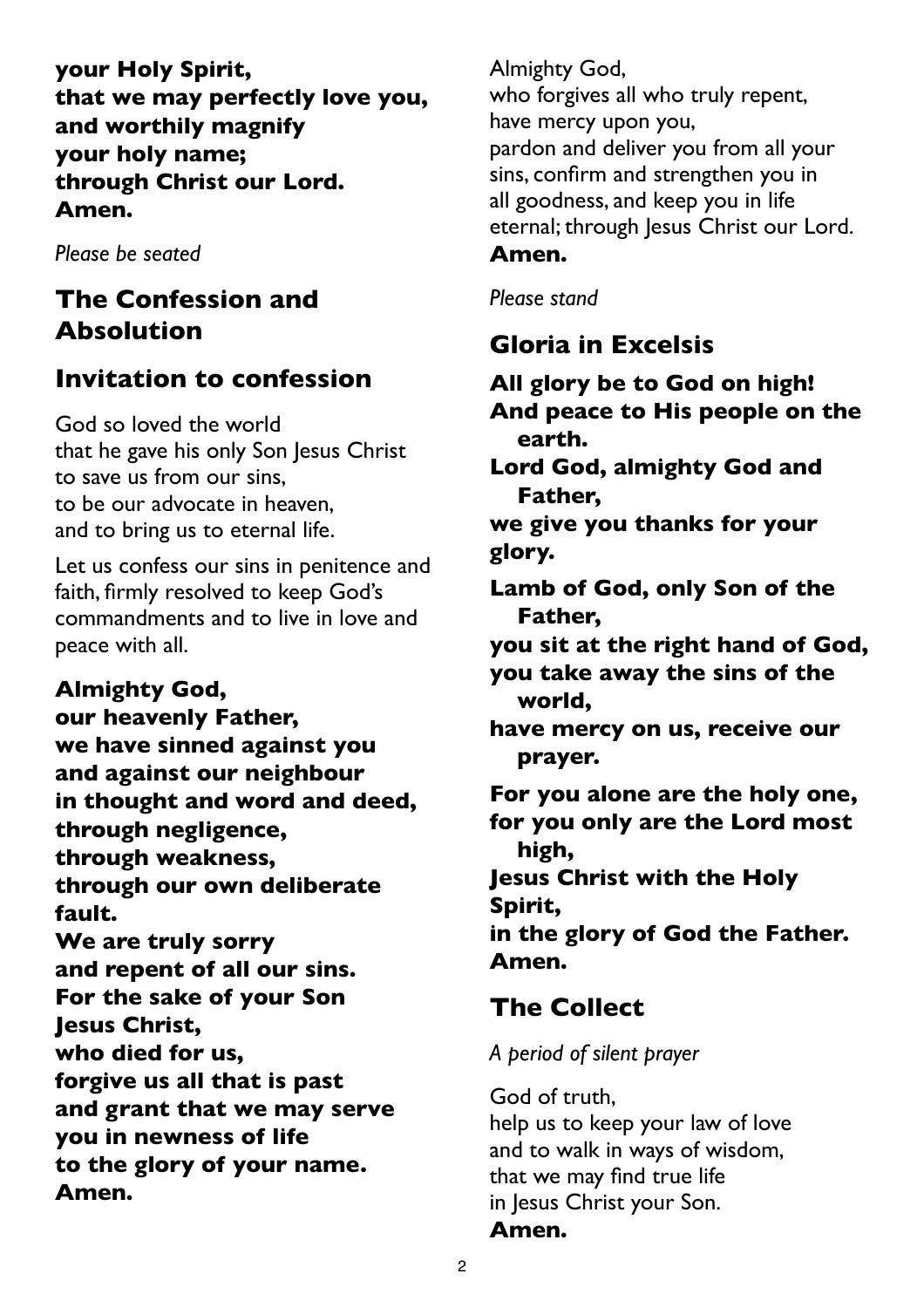## **¶ The Liturgy of the Word**

Let us prepare ourselves for the Word of God as it comes to us in the reading of Holy Scripture.

#### **Our hearts and minds are open.**

*Please be seated*

# **First Reading**

#### *1 Chronicles 29.5b-7, 9-14*

Who then will offer willingly, consecrating themselves today to the Lord?' 6Then the leaders of ancestral houses made their freewill-offerings, as did also the leaders of the tribes, the commanders of the thousands and of the hundreds, and the officers over the king's work. 7They gave for the service of the house of God. 9Then the people rejoiced because these had given willingly, for with single mind they had offered freely to the Lord; King David also rejoiced greatly. <sup>10</sup>Then David blessed the Lord in the presence of all the assembly; David said: 'Blessed are you, O Lord, the God of our ancestor Israel, for ever and ever. 11Yours, O Lord, are the greatness, the power, the glory, the victory, and the majesty; for all that is in the heavens and on the earth is yours; yours is the kingdom, O Lord, and you are exalted as head above all. 12Riches and honour come from you, and you rule over all. In your hand are power and might; and it is in your hand to make great and to give strength to all. <sup>13</sup>And now, our God, we give thanks to you and praise your glorious name.

14'But who am I, and what is my people, that we should be able to make this freewill-offering? For all things come

from you, and of your own have we given you.'

This is the word of the Lord.

### **Thanks be to God.**

*We stand to sing*

# 㽈 **Song** 㽈

As the deer pants for the water, so my soul longs after You. You alone are my heart's desire and I long to worship You.

*You alone are my strength, my shield, to You alone may my spirit yield. You alone are my heart's desire and I long to worship You.*

I want You more than gold or silver, only You can satisfy. You alone are the real joy-giver and the apple of my eye.

You're my Friend and You're my Brother, even though You are a King. I love You more than any other, so much more than anything.

*Martin J. Nystrom (b. 1956) © 1983 Restoration Music Ltd Administered by Sovereign Music UK*

*Please be seated*

*The children leave for Young Church.*

## **Second Reading**

#### *2 Corinthians 9.6-15*

The one who sows sparingly will also reap sparingly, and the one who sows bountifully will also reap bountifully. 7Each of you must give as you have made up your mind, not reluctantly or under compulsion, for God loves a cheerful giver. 8And God is able to provide you with every blessing in abundance, so that by always having enough of everything, you may share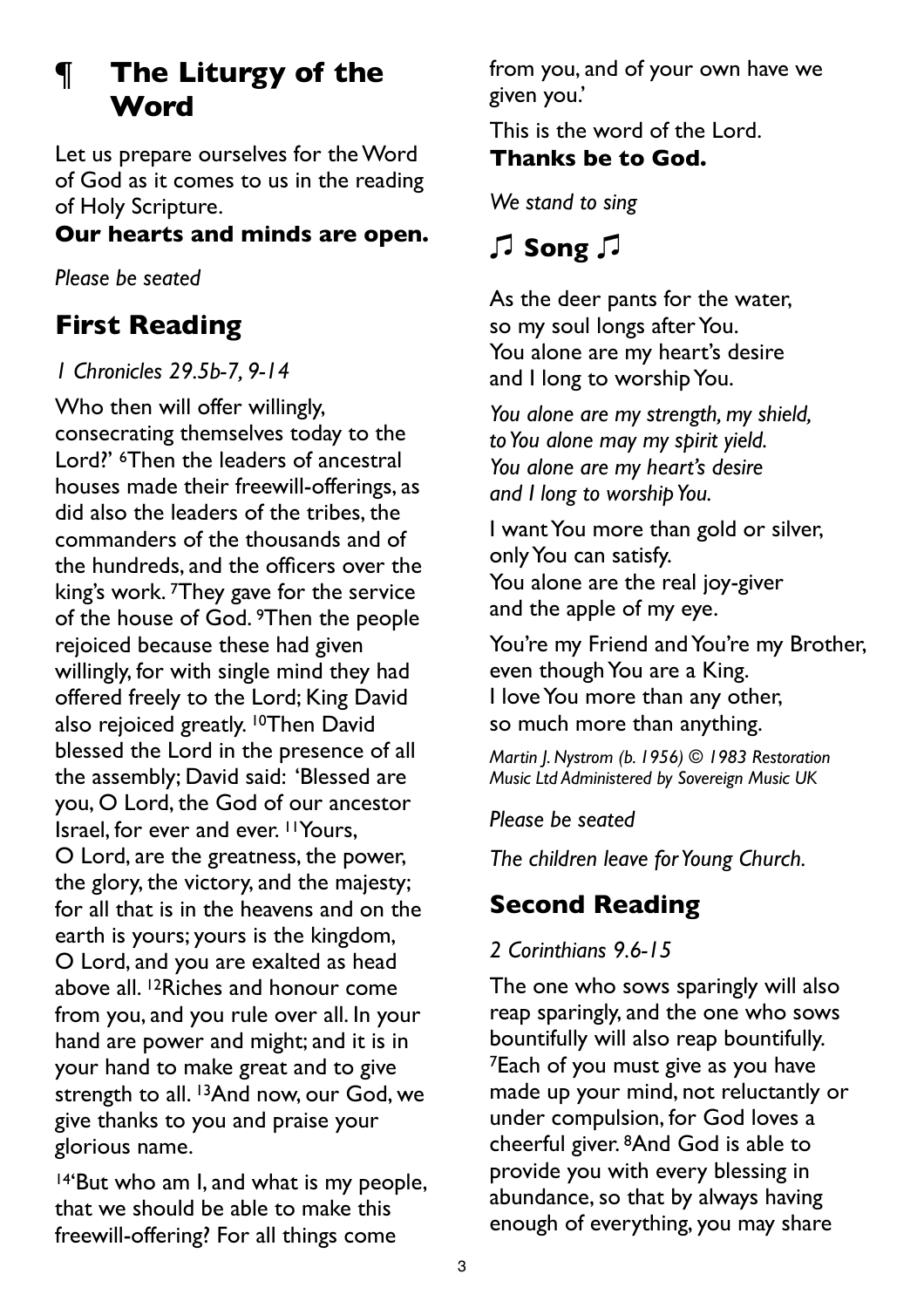abundantly in every good work. 9As it is written,

'He scatters abroad, he gives to the poor;

 his righteousness endures for ever.' 10He who supplies seed to the sower and bread for food will supply and multiply your seed for sowing and increase the harvest of your righteousness. 11You will be enriched in every way for your great generosity, which will produce thanksgiving to God through us; 12for the rendering of this ministry not only supplies the needs of the saints but also overflows with many thanksgivings to God. 13Through the testing of this ministry you glorify God by your obedience to the confession of the gospel of Christ and by the generosity of your sharing with them and with all others, 14while they long for you and pray for you because of the surpassing grace of God that he has given you. 15Thanks be to God for his indescribable gift!

This is the word of the Lord. **Thanks be to God.**

## **The Gospel**

Let us stand to greet the Gospel of Christ.

Alleluia, alleluia, alleluia.

#### **Alleluia, alleluia, alleluia.**

I am the way, the truth, and the life, says the Lord. No one comes to the Father except through me.

#### **Alleluia, alleluia, alleluia.**

The Lord be with you **and also with you.**

Hear the Gospel of our Lord Jesus Christ according to Matthew. **Glory to you, O Lord.**

#### *Matthew 6.1-4, 19-21*

Jesus said, 'Beware of practising your piety before others in order to be seen by them; for then you have no reward from your Father in heaven. 2'So whenever you give alms, do not sound a trumpet before you, as the hypocrites do in the synagogues and in the streets, so that they may be praised by others. Truly I tell you, they have received their reward. 3But when you give alms, do not let your left hand know what your right hand is doing, 4so that your alms may be done in secret; and your Father who sees in secret will reward you.

19'Do not store up for yourselves treasures on earth, where moth and rust consume and where thieves break in and steal; 20but store up for yourselves treasures in heaven, where neither moth nor rust consumes and where thieves do not break in and steal. 21For where your treasure is, there your heart will be also.

This is the Gospel of the Lord. **Praise to you, O Christ.**

### **Stewardship Presentation**

Let us stand to declare our faith in God, Father, Son and Holy Spirit.

## **The Nicene Creed**

**We believe in one God, the Father, the Almighty, maker of heaven and earth, of all that is, seen and unseen.** 

**We believe in one Lord, Jesus Christ, the only Son of God, eternally begotten of the Father,**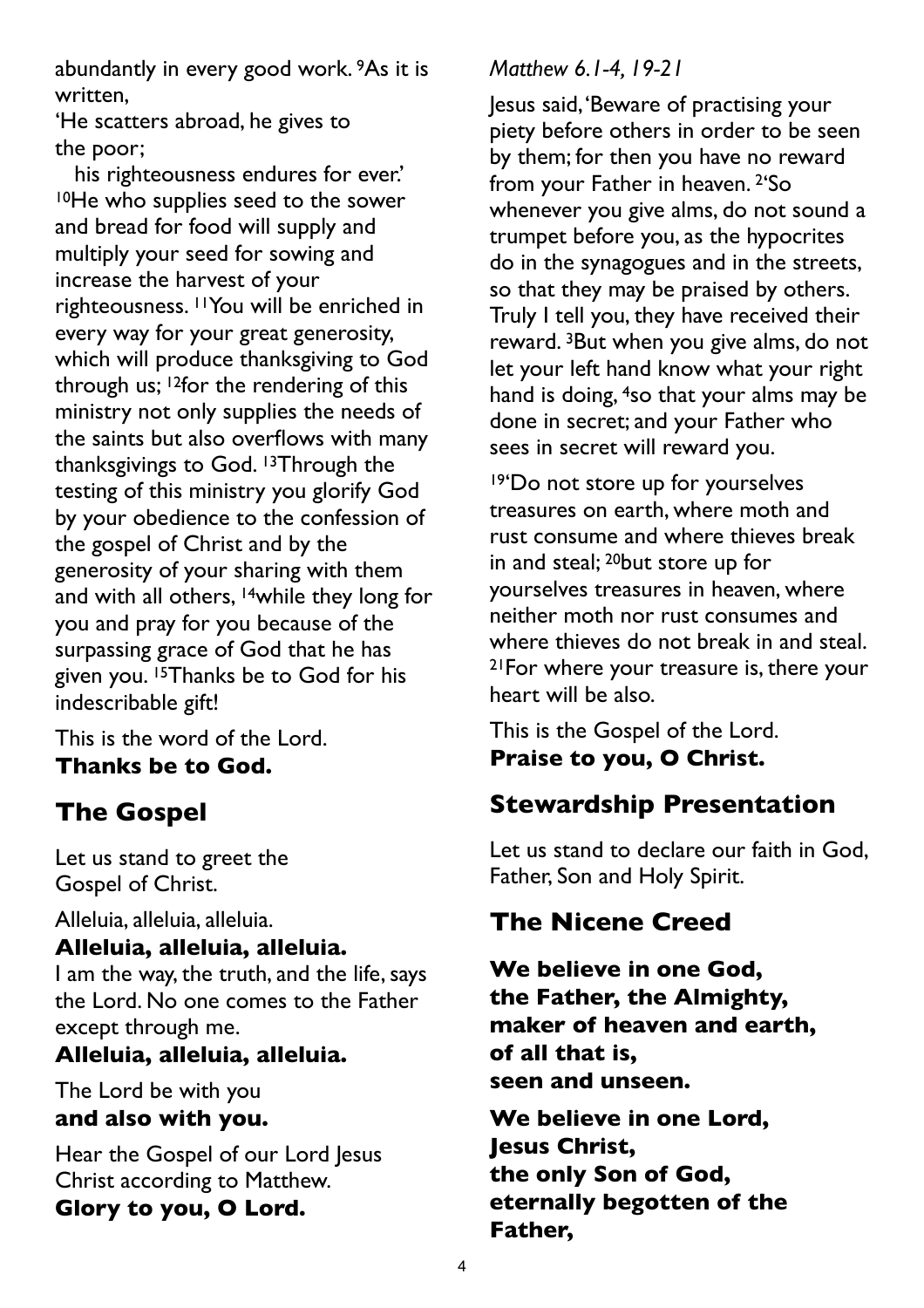**God from God, Light from Light,**

**true God from true God, begotten, not made, of one Being with the Father; through him all things were made.**

**For us and for our salvation he came down from heaven, was incarnate from the Holy Spirit and the Virgin Mary and was made man. For our sake he was crucified under Pontius Pilate; he suffered death and was buried.**

**On the third day he rose again in accordance with the Scriptures;**

**he ascended into heaven and is seated at the right hand of the Father.**

**He will come again in glory to judge the living and the dead, and his kingdom will have no end.** 

**We believe in the Holy Spirit, the Lord, the giver of life, who proceeds from the Father and the Son,**

**who with the Father and the Son is worshipped and glorified, who has spoken through the prophets.**

**We believe in one holy catholic and apostolic Church. We acknowledge one baptism for the forgiveness of sins. We look for the resurrection of the dead,**

**and the life of the world to come. Amen.**

*Please be seated*

## **Prayers of Intercession**

Lord in your mercy, **hear our prayer.** Merciful Father,

**accept these prayers for the sake of your Son, our Saviour, Jesus Christ. Amen.**

## **¶ The Liturgy of the Sacrament**

*Please stand*

### **The Peace**

Christ is our peace.

He has reconciled us to God in one body by the cross. We meet in his name and share his peace.

The peace of the Lord be always with you

### **and also with you.**

Let us offer one another a sign of peace

# 㽈 **Hymn** 㽈

Take my life, and let it be consecrated, Lord, to Thee; take my moments and my days, let them flow in ceaseless praise.

Take my hands, and let them move at the impulse of Thy love; take my feet, and let them be swift and beautiful for Thee.

Take my voice, and let me sing always, only, for my King;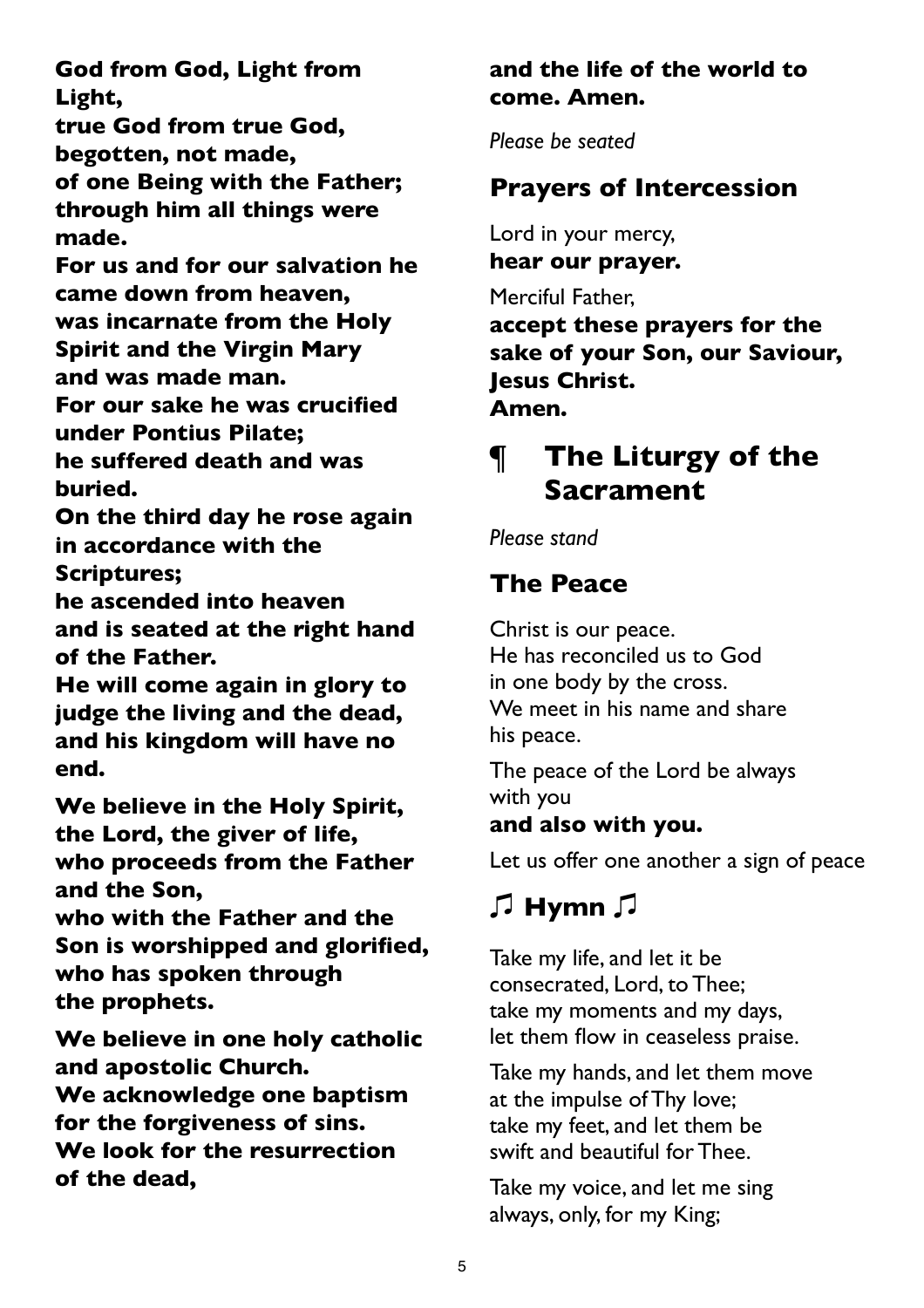take my lips, and let them be filled with messages from Thee.

Take my silver and my gold; not a mite would I withhold; take my intellect, and use every power as Thou shalt choose.

Take my will, and make it Thine: it shall be no longer mine; take my heart: it is Thine own; it shall be Thy royal throne.

Take my love; my Lord, I pour at Thy feet its treasure-store; take myself, and I will be ever, only, all for Thee.

*Frances Ridley Havergal (1836-1879)*

**Yours, Lord, is the greatness, the power, the glory, the splendour, and the majesty; for everything in heaven and on earth is yours. All things come from you, and of your own do we give you.**

### **The Eucharistic Prayer (D)**

The Lord is here. **His Spirit is with us.**

Lift up your hearts. **We lift them to the Lord.**

Let us give thanks to the Lord our God. **It is right to give thanks and praise.**

Almighty God, good Father to us all, your face is turned towards your world. In love you gave us Jesus your Son to rescue us from sin and death. Your Word goes out to call us home to the city where angels sing your praise. We join with them in heaven's song:

**Holy, holy, holy Lord, God of power and might, heaven and earth are full of your glory. Hosanna in the highest. Blessed is he who comes in the name of the Lord. Hosanna in the highest.** 

Father of all, we give you thanks for every gift that comes from heaven.

To the darkness Jesus came as your light. With signs of faith and words of hope he touched untouchables with love and washed the guilty clean.

#### This is his story. **This is our song: Hosanna in the highest.**

The crowds came out to see your Son, yet at the end they turned on him. On the night he was betrayed he came to table with his friends to celebrate the freedom of your people.

#### This is his story. **This is our song: Hosanna in the highest.**

Jesus blessed you, Father, for the food; he took bread, gave thanks, broke it and said: This is my body, given for you all. Jesus then gave thanks for the wine; he took the cup, gave it and said: This is my blood, shed for you all for the forgiveness of sins. Do this in remembrance of me.

This is our story.

**This is our song: Hosanna in the highest.**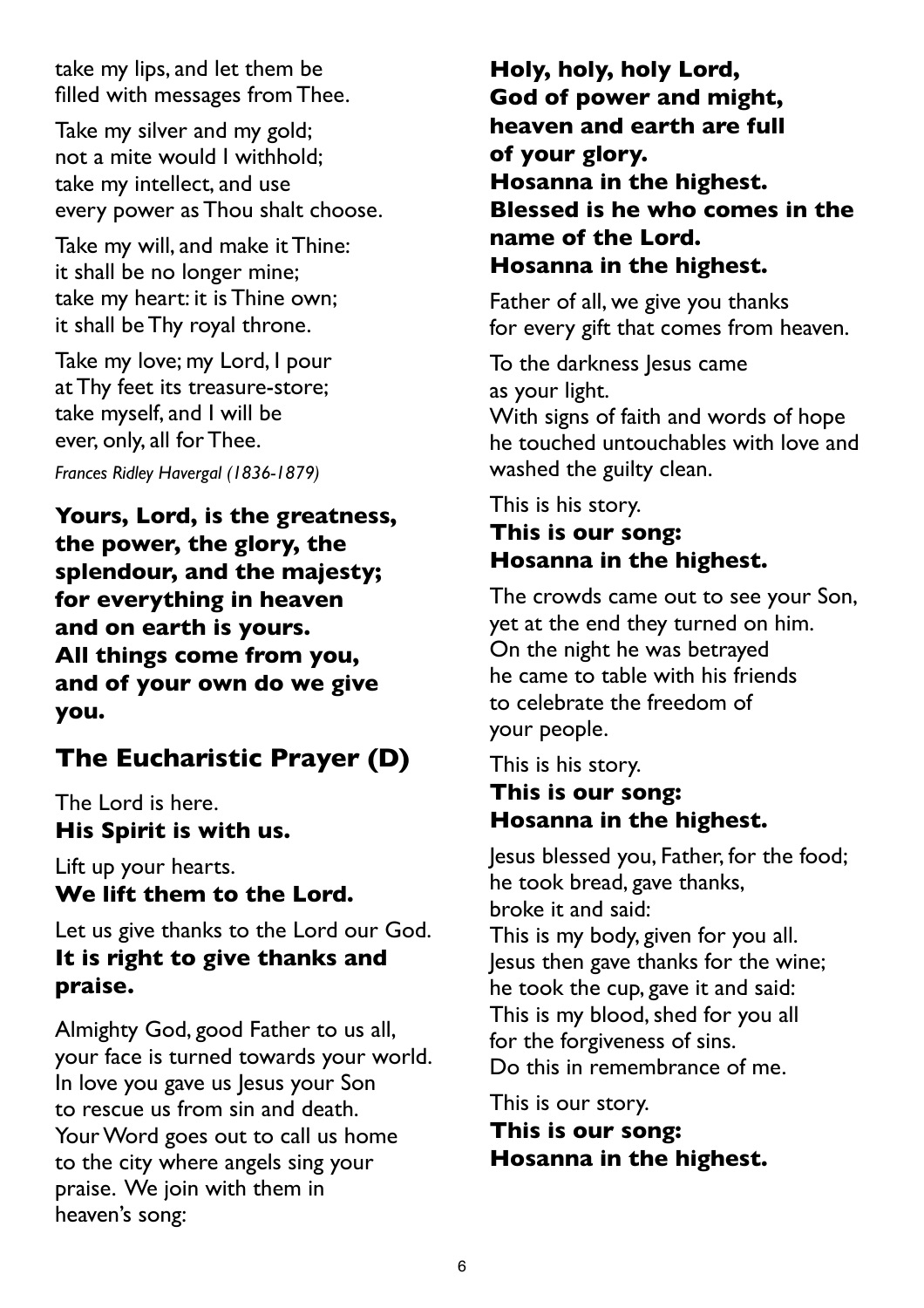Therefore, Father, with this bread and this cup we celebrate the cross on which Jesus died to set us free. Defeating death he rose again and is alive with you to plead for us and all the world.

#### This is our story. **This is our song: Hosanna in the highest.**

Send your Spirit on us now that by these gifts we may feed on Christ with opened eyes and hearts on fire.

May we and all who share this food offer ourselves to live for you and be welcomed at your feast in heaven where all creation worships you, Father, Son and Holy Spirit:

#### **Blessing and honour and glory and power be yours for ever and ever. Amen.**

*As the children return from Young Church we sing*

# 㽈 **Chant** 㽈

Wait for the Lord, whose day is near. Wait for the Lord: keep watch, take heart!

*Taizé Community, based on Scripture © Ateliers et Presses de Taizé*

## **The Lord's Prayer**

We praise the Father, and pray in the words of Christ himself

**Our Father in heaven, hallowed be your name, your kingdom come, your will be done, on earth as in heaven. Give us today our daily bread. Forgive us our sins as we forgive those who sin against us. Lead us not into temptation but deliver us from evil. For the kingdom, the power, and the glory are yours now and for ever. Amen.**

## **Breaking of the Bread**

We break this bread to share in the body of Christ. **Though we are many, we are one body, because we all share in one bread.**

### **Agnus Dei**

**Jesus, Lamb of God, have mercy on us.** 

**Jesus, bearer of our sins, have mercy on us.** 

**Jesus, redeemer of the world, grant us peace**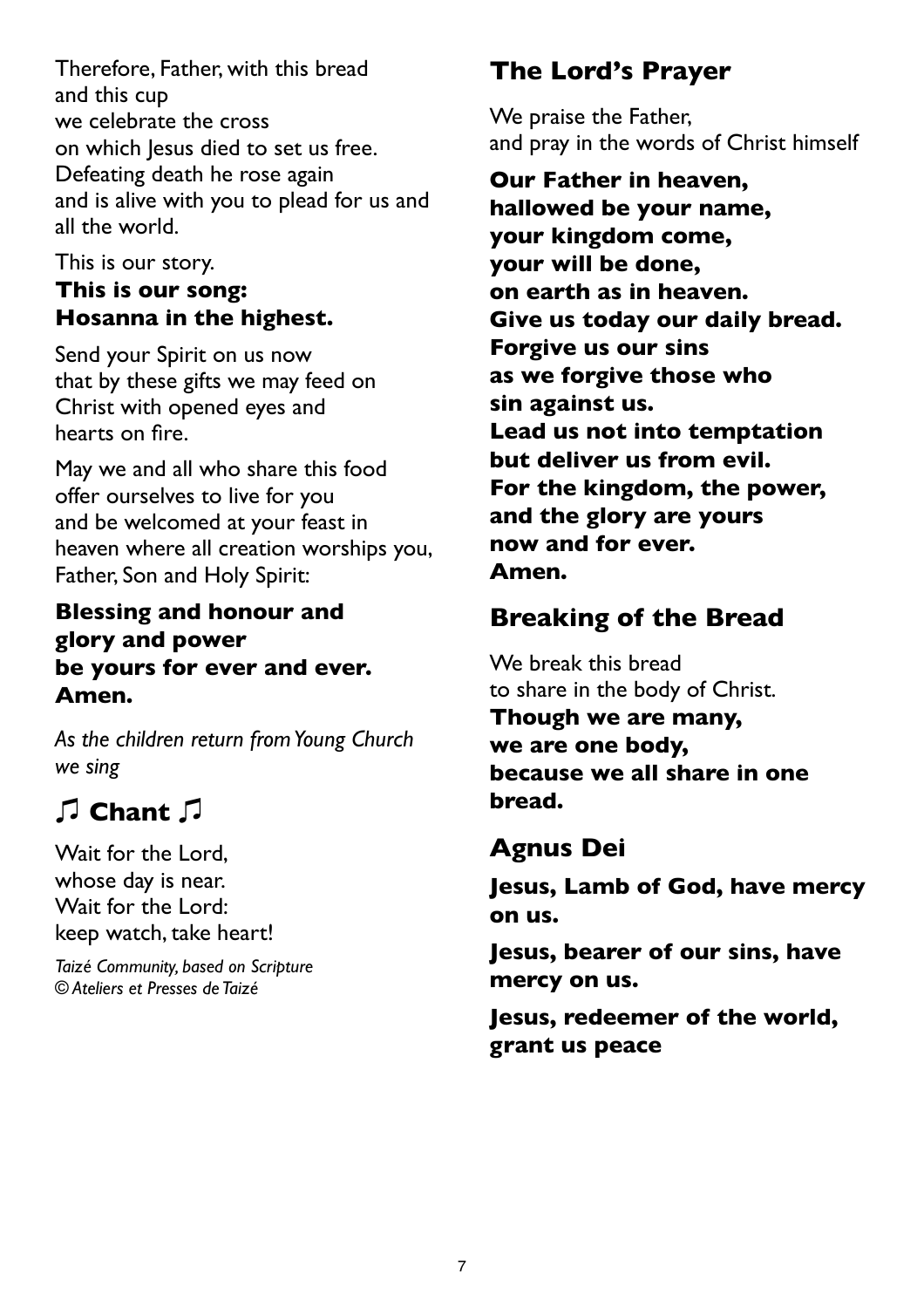### **Giving of Communion**

Draw near with faith. Receive the body of our Lord Jesus Christ which he gave for you, and his blood which he shed for you. Eat and drink in remembrance that Jesus died for you, and lives in you, and feed on him in your hearts by faith with thanksgiving.

**We do not presume to come to this your table, merciful Lord, trusting in our own righteousness, but in your manifold and great mercies. We are not worthy so much as to gather up the crumbs under your table. But you are the same Lord whose nature is always to have mercy. Grant us therefore, gracious Lord, so to eat the flesh of your dear Son Jesus Christ and to drink his blood, that our sinful bodies may be made clean by his body and our souls washed through his most precious blood, and that we may evermore dwell in him and he in us. Amen.**

*Communicant members of any Christian Church are invited to receive Holy Communion. If you wish to receive a blessing please bow your head.*

# 㽈 **Anthem** 㽈

# 㽈 **Song** 㽈

He came down that we may have love; He came down that we may have love; He came down that we may have love, hallelujah forevermore. *Cantor:* Why did He come?

He came down that we may have peace; He came down that we may have peace; He came down that we may have peace, hallelujah forevermore.

*Cantor:* Why did He come?

He came down that we may have hope; He came down that we may have hope; He came down that we may have hope, hallelujah forevermore.

*Cantor:* Why did He come?

He came down that we may have power; He came down that we may have power;

He came down that we may have power,

hallelujah forevermore. *Cantor:* Why did He come?

He came down that we may have joy; He came down that we may have joy; He came down that we may have joy, hallelujah forevermore.

*Cameroon - Words traditional*

#### **Prayer after Communion**

#### *Silence is kept.*

Eternal Father, we thank you for nourishing us with these heavenly gifts: may our communion strengthen us in faith, build us up in hope, and make us grow in love; for the sake of Jesus Christ our Lord. **Amen.**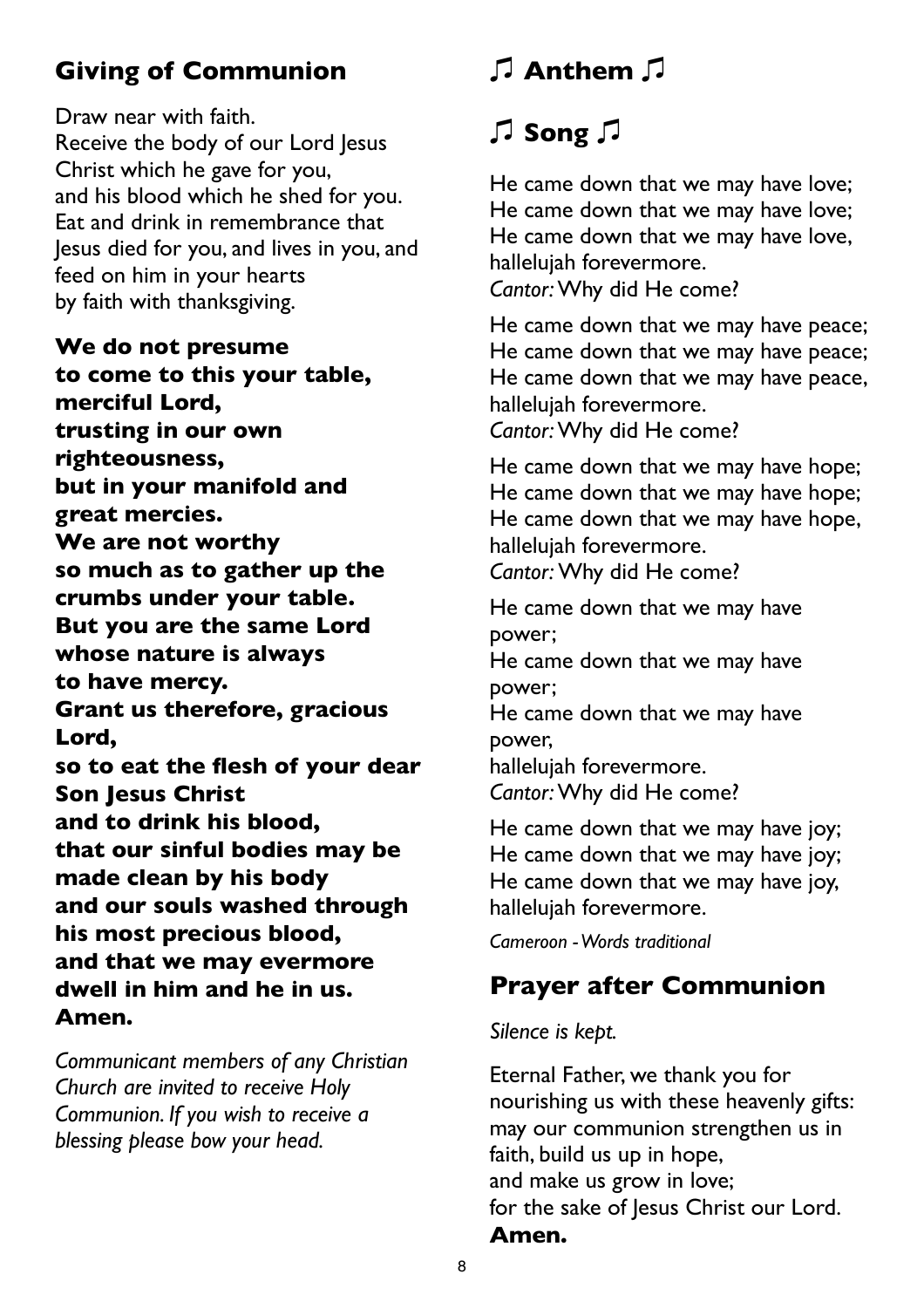**Almighty God, we thank you for feeding us with the body and blood of your Son Jesus Christ. Through him we offer you our souls and bodies to be a living sacrifice. Send us out in the power of your Spirit to live and work to your praise and glory. Amen.**

### **Notices**

## 㽈 **Hymn** 㽈

Thine be the glory, risen, conquering Son, endless is the victory Thou o'er death hast won; angels in bright raiment rolled the stone away, kept the folded grave-clothes where Thy body lay.

*Thine be the glory, risen conquering Son, Endless is the victory, Thou o'er death hast won.*

Lo! Jesus meets us, risen from the tomb; lovingly He greets us, scatters fear and gloom; let the Church with gladness hymns of triumph sing; for her Lord now liveth, death hath lost its sting:

No more we doubt Thee, glorious Prince of Life; life is naught without Thee: aid us in our strife; make us more than conquerors, through Thy deathless love: bring us safe through Jordan to Thy home above:

*Edmond Budry (1854-1932) trans. Richard Hoyle (1875-1939) © Copyright Control*

# **¶ The Dismissal**

## **The Blessing**

The peace of God, which passes all understanding, keep your hearts and minds in the knowledge and love of God, and of his Son Jesus Christ our Lord; and the blessing of God almighty, the Father, the Son, and the Holy Spirit, be upon you and remain with you, and all those whom you love and all those for whom you pray this day and for evermore.

#### **Amen.**

Go in peace to love and serve the Lord. **In the name of Christ. Amen.**

*Please take this service sheet with you.*



Each of you must give as you have made up your mind, not reluctantly or under compulsion, for God loves a cheerful giver.

*2 Corinthians 9.7*